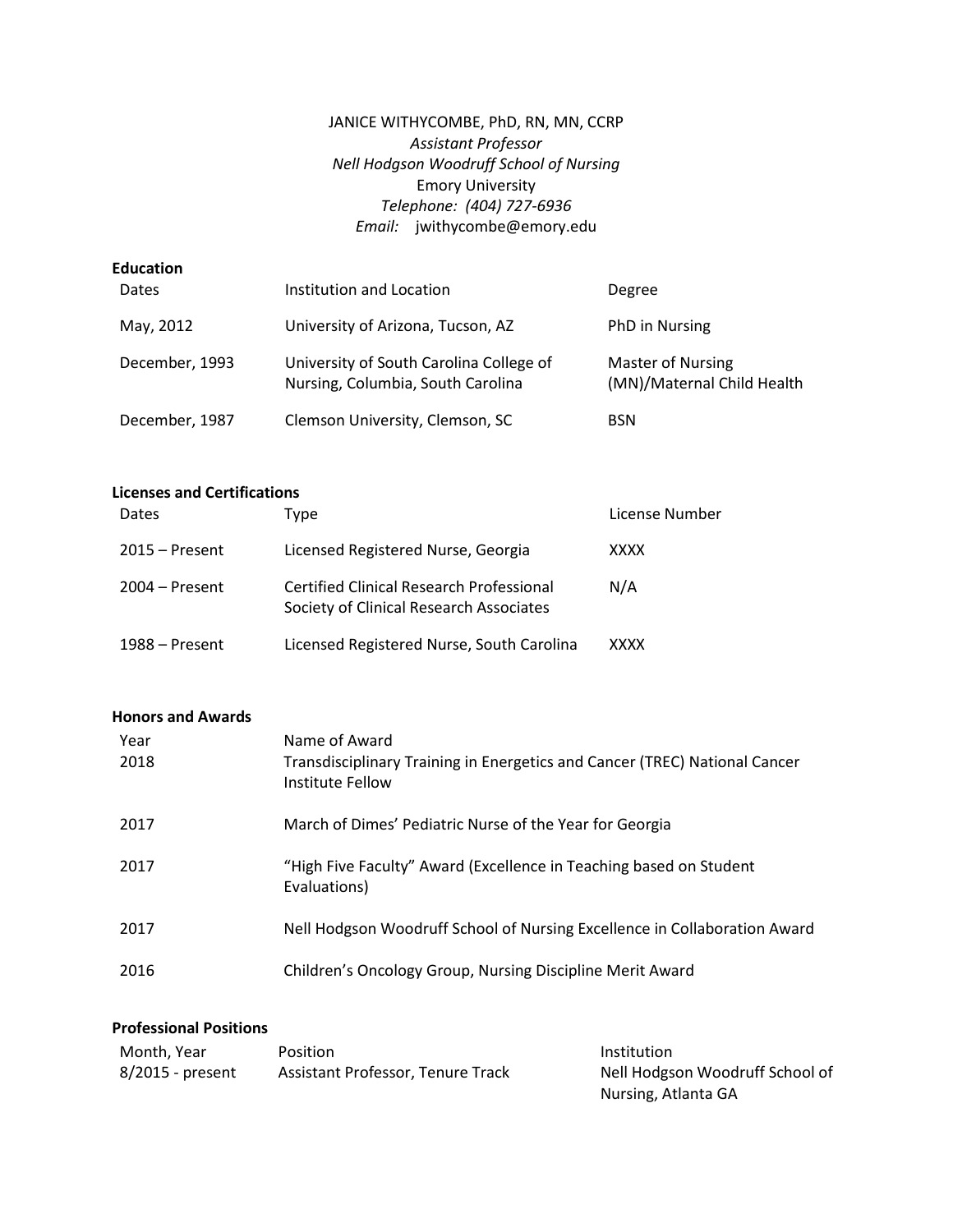| $6/2012 - 8/2015$ | Adjunct Faculty, On-line Instructor                | University of Phoenix<br>Columbia SC                                                  |
|-------------------|----------------------------------------------------|---------------------------------------------------------------------------------------|
| $9/2002 - 7/2015$ | Research Nurse, Clinical Trials                    | Palmetto Health Children's<br>Hospital, Pediatric Oncology/<br>Hematology Columbia SC |
| 8/1992 - 9/2002   | Management (Including Director level<br>positions) | Palmetto Health, Homecare,<br>Hospice and Private Services<br>Columbia SC             |
| $1/1991 - 8/1992$ | Care Coordinator                                   | Pediatric Services of America<br>Greenville SC                                        |
| $7/1990 - 1/1991$ | <b>Staff Nurse</b>                                 | Palmetto Health, Pediatric<br>Intensive Care Unit, Columbia SC                        |
| $1988 - 6/1990$   | <b>Staff Nurse</b>                                 | Greenville Hospital Alliance<br>Greenville SC                                         |

### **Scholarship: Grants and Other Funding**

2007 Elizabeth McCullough High Potential Employee Scholarship Palmetto Health

**Research Grants Under Review (in reverse chronological order)**

#### **Research Grants Funded (in reverse chronological order)**

Title: Patient Reported Outcomes and Associated Metabolomic Profiles in Children Undergoing Cancer Therapy (Withycombe) Role: PI Funding agency: American Cancer Society Institutional Research Grant (Winship Cancer Center) Funding period: 1/1/2018 – 12/31/2018

Title: Evaluating the Association between Activity and PROMIS Pediatric Measures in Children with Chronic Conditions (Reeve) Role: Co-Investigator Grant Number: Unknown Funding agency: Duke/NIH Funding period: 9/30/2017 – 9/29/2018

Title: Physical Activity, Fatigue and Oxidative Stress in Pediatric Oncology Patients and Survivors, Before and After Camp (Withycombe) Role: Principal Investigator Grant number: N/A Funding agency: Oncology Nursing Society Foundation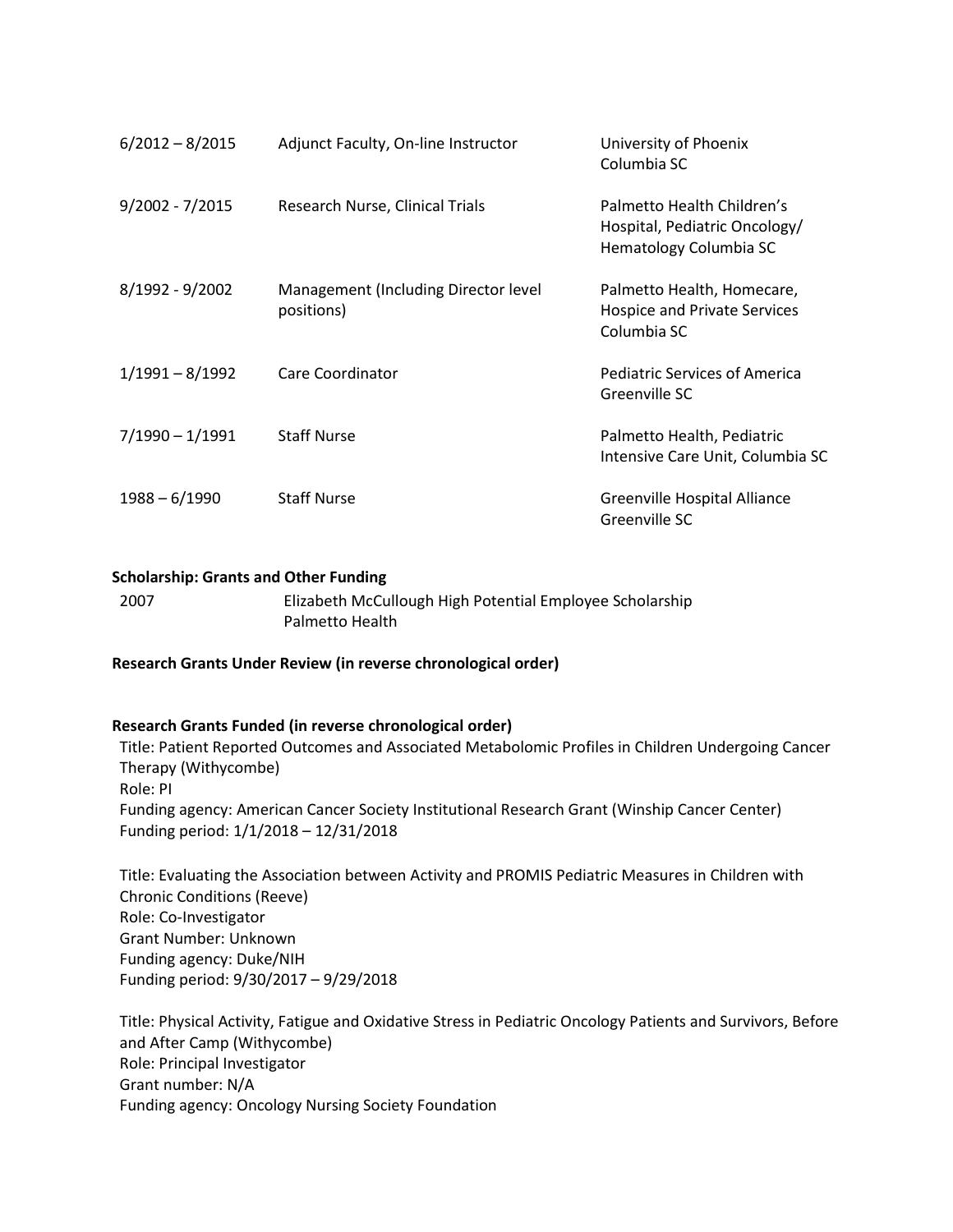Funding period: 01/15/2017 - 01/15/2019

Title: Creating and Validating Child Adverse Event Reporting in Oncology Trials (Reeve & Hinds) Role: Co-Investigator Grant number: R01CA175759-04 Funding agency: Duke/NIH Funding period: 04/01/2016 – 03/31/2018

Title: Enhancing clinical meaningfulness and usefulness of PROMIS Pediatric Measures via validation in children and adolescents with rheumatic disease, cancer, or inflammatory bowel disease (Reeve) Role: Co-Investigator Grant number: 1U19AR069522 Funding agency: NIH/NIAMS Funding period: 09/01/2015 – 08/31/2019

Prior Funding Title: Association of Oxidative Stress with Inflammatory Cytokines and Patient Reported Outcomes (Pediatric PRO-CTCAE and Pediatric PROMIS) during Childhood Cancer (Withycombe) Role: Principal Investigator Grant number: N/A Funding agency: Emory University / Internal Funding (Cancer Control and Prevention Committee) Funding period: 07/13/2017-8/31/2017

Title: Evaluation of the Literacy Demand and Racial/Ethnic Influences for Self-Reported Symptomatic Adverse Events during Childhood Cancer Therapy (Withycombe) Role: PI (15%) Funding agency: Alex's Lemonade Stand Foundation Funding period: 01/02/2014 – 12/31/2015

Title: Children's Oncology Group Nursing Fellowship (Adamson) Role: PI for Nursing Fellowship Award Grant number: U10 CA180886 Funding agency: Children's Oncology Group National Clinical Trials Network Operations Grant Funding Period: 03/01/2014 – 02/28/2016

Title: American Cancer Society Nursing Doctoral Scholarship (Withycombe) Role and effort: PI Grant number: DSCN-10-090-01 Funding agency: American Cancer Society Funding period: 07/01/2010 – 06/30/2012

Title: Race-based Mechanisms in Factor VIII Immunogenicity in Hemophilia. (Howard/Pratt) Role and effort: Co-Investigator Grant number: Go Grant 1RC2 HL101851-01 Funding agency: NIH Funding period: 09/30/2009 – 08/31/2011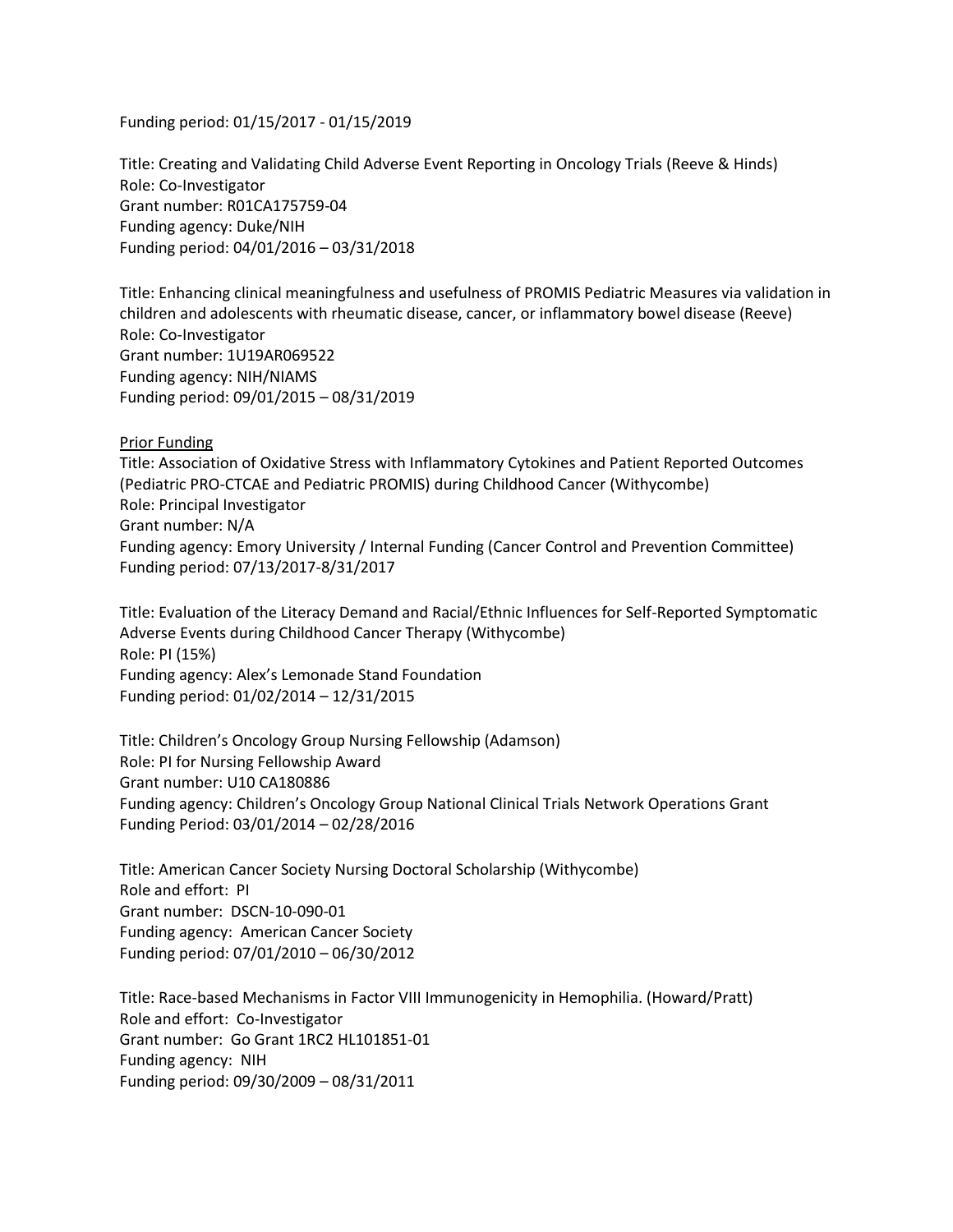Title: PROMIS Supplement: Expanded Testing of the Pediatric PROMIS (Patient Reported Outcomes Measurement Information System) tools. (Hinds) Role and effort: Co-Investigator Grant number: Award # 5U01 AR052181 Funding agency: NIH Funding period: 08/01/2008 – 07/31/2010

Title: Weight Trends during Treatment for Pediatric Leukemia Patients on Children's Oncology Group study 1961. (Withycombe) Role and effort: PI Grant number: N/A Funding agency: Children's Oncology Group Research Traineeship Funding period: 02/01/2005 – 02/01/2007

### **Scholarship: Publications**

# **Original Articles in Peer-Reviewed Journals** *(in reverse chronological order; \* indicates data based publications; <sup>S</sup>indicates senior author)*

#### Currently Under Review

\*Kelly, K., **Withycombe**, J. S., Stegenga, K., Rodgers, C. (under review). The Why Behind the Questions: Question-Asking in Parents of Children Newly Diagnosed with Cancer – A Report From the Children's Oncology Group. *Pediatric Nursing.*

\***Withycombe,** J. S., Alonzo, T. A., Wilkins-Sanchez, M. A., Adamson, P. C., Landier, W. (under review). The Children's Oncology Group: Organizational structure, membership and institutional characteristics. *Journal of Pediatric Oncology Nursing.*

### Peer Reviewed Publications

\***Withycombe**, J. S., Baek, M. J., Jordan, D., Thomas, N., Hale, S. (2017). Pilot study evaluating physical activity and fatigue in adolescent oncology patients and survivors during summer camp. *Journal of Adolescent and Young Adult Oncology,* epub ahead of print. doi: 10.1089/jayao.2017.0074 \*Fernandez, C. V., Mullen, E., Chi, Y. Y., Ehrlich, P. F., Perlman, E. J., Kalapurakal, J., Khanna, G., Paulino, A. C., Hamilton, T. E., Gow, K. W., Tochner, Z., Hoffer, F., **Withycombe**, J., Shamberger, R. C., Kim, Y., Geller, J. I., Anderson, J. R., Grundy, P. E., Dome, J. S. (in press, October 2017). Outcome and prognostic factors in stage III favorable histology Wilms Tumor (FHWT). A report from the Children's Oncology Group study AREN0532. *Journal of Clinical Oncology.*

Pinheiro, L. C., McFatrich, M., Lucas, N. R., Walker, J. S., **Withycombe**, J. S., Hinds, P. S., Sung, L., Tomlinson, D., Freyer, D. R., Mack, J. W., Baker, J. N., Reeve, B. B. (in press, August 2017). Child and Adolescent Self-Report Symptom Measurement in Pediatric Oncology Research: A Systematic Literature Review. *Quality of Life Research.*

\* Reeve, B.B., McFatrich, M., Pinheiro, L.C., Freyer, D.R., Basch, E.M., Baker, J.N., **Withycombe,** J.S., Sung, L., Mack, J.W., Waldron, M.K., Mowbray, C., Palma, D., Hinds. P.S. (2017).Cognitive interviewbased validation of the Patient-Reported Outcomes version of the Common Terminology Criteria for Adverse Events (PRO-CTCAE) in adolescents with cancer. *Journal of Pain and Symptom Management.* doi: 10.1016/j.jpainsymman.2016.11.006.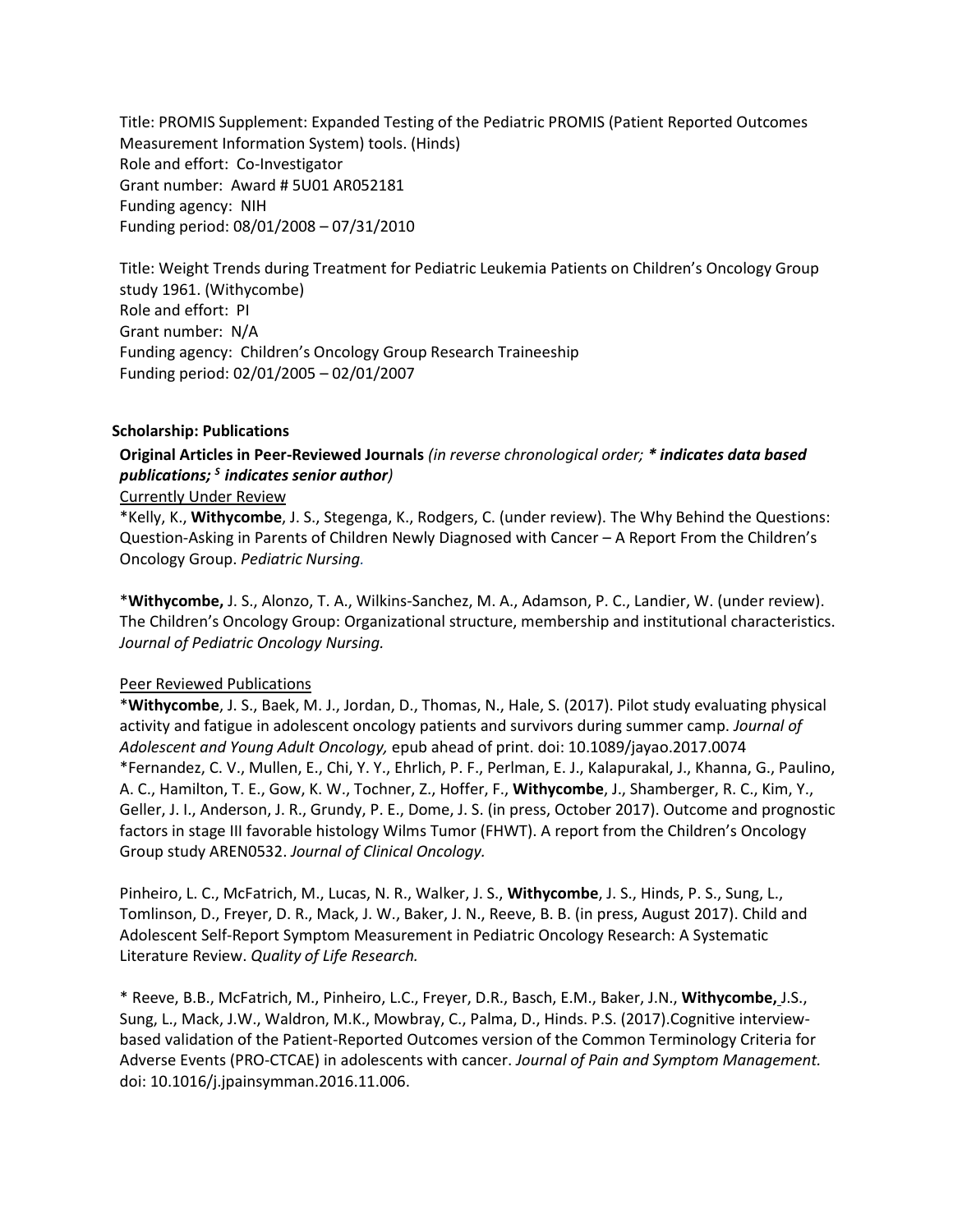\*Stevens, K. R., Engh, E. P., Cooley, H. T., Conley, D. M., Cupit, T., D'Errico, E., DiNapoli, P., Fischer, J. L., Freed, R., Kotzer, A. M., Lindgren, C. L., Marino, M. A., Mestas, L, Perdue, J., Powers, R., Radovich, P., Rice, K., Riley, L. P., Rosenfeld, P., Roussel, L., Ryan-Wenger, N. A., Searle-Leach, L., Shonka, N. M., Smith, V. L., Sweatt, L., Townsend-Gervis, M., Wathen, E., **Withycombe,** J.S. (2017). Operational failures in frontline nursing. *Research in Nursing & Health,* 40, 197-205. doi: 10.1002/nur.21791

\*Reeve, B.B. , McFatrich, M., Pinheiro, L. C., Weaver, M. S., Sung, L., **Withycombe**, J. S., Baker, J. B., Mack, J., Waldron, M. K., Gibson, D., Tomlinson, D., Freyer, D., Mowbray, C., Jacobs, S., Palma, D., Martens, C., Gold, S., Jackson, K. D., Hinds, P. S. (2017). Eliciting the child's voice in adverse event reporting in oncology trials: cognitive interview findings from the Pediatric Patient-Reported Outcomes version of the Common Terminology Criteria for Adverse Events initiative. *Pediatric Blood and Cancer*, 64(3). doi: 10.1002/pbc.26261. PMCID: 5301979

\*Rodgers, C., Kristen, S., **Withycombe**, J. S., Sachse, K., Kelly, K. P. (2016). Processing information after a child's cancer diagnosis – How parents learn: A report from the Children's Oncology Group. *Journal of Pediatric Oncology Nursing, 33*(6), 447-459. doi: 10.1177/1043454216668825

Landier, W., Ahern, J., Barakat, L.P., Bhatia, S., Bingen, K. M., Bondurant, P. G., Cohn, S. L, Dobrozsi, S. K., Haugen, M., Herring, R. A., Hooke, M., C., Martin, M., Murphy, K., Newman, A. R., Rodgers, C. C., Ruccione, K. S., Sullivan, J., Weiss, M., **Withycombe**, J., Hockenberry, M. (2016). Patient/Family education for newly diagnosed pediatric oncology patients: Consensus recommendations from a Children's Oncology Group expert panel. *Journal of Pediatric Oncology Nursing, 33,* 422-431*.* doi: 10.1177/1043454216655983 PMID: 27385664

\***Withycombe**, J. S., Andam-Mejia, R., Dwyer, A., Slaven, A., Windt, K., & Landier, W. (2016). A comprehensive survey of institutional patient/family educational practices for newly diagnosed pediatric oncology patients: A report from the Children's Oncology Group. *Journal of Pediatric Oncology Nursing.* doi: 10.1177/1043454216652857

\*Hooke, M. C., Gilchrist, L., Tanner, L., Hart, N., & **Withycombe**, J. S. (2016). Use of a fitness tracker to promote physical activity in children with Acute Lymphoblastic Leukemia. *Pediatric Blood and Cancer,*  63, 684-689. doi:10.1002/pbc.25860

\*Weaver, M., Reeve B. B., Baker, J., Martens, C., McFatrich, M., Mowbray, C., Palma, D., Sung, L., Tomlinson, D., **Withycombe**, J., & Hinds, P. S. (2016). Concept elicitation phase for the pediatric Patient-Reported Outcome Version of the Common Terminology Criteria for Adverse Events (PRO-CTCAE) measure development. *Cancer, 122*(1), 141-148. doi:10.1002/cncr.29702. PMCID: 4707103

\*Macpherson, C.F., Hooke, M.C., Friedman, D.L., Campbell, K., **Withycombe**, J., Schwartz, C.L., Kelly, K., Meza, J. (2015). Exercise and fatigue in adolescent and young adult survivors of Hodgkin Lymphoma: A report from the Children's Oncology Group. *Journal of Adolescent and Young Adult Oncology, 4*(3), 137- 140. doi:10.1089/jayao.2015.0013. PMID: 26421221 PMCID: 4575513

\*Gunasekera, D., Ettinger, R. A., Nakaya-Fletcher, S., James, E. A., Liu, M., Barrett, J. C., **Withycombe,** J., Matthews, D. C., Epstein, M. S., Hughes, R. J., & Pratt, K. P. (2015). Factor VIII gene variants and inhibitor risk in African American hemophilia A patients. *Blood*, *126*(7), 895-904. PMID: 25617427 doi:10.1182/blood-2014-09-599365

**\*Withycombe**, J.S., Smith, L. M., Meza, J. L., Merkle, C., Faulkner, M. S., Ritter, L., Seibel, N. L. Moore, I.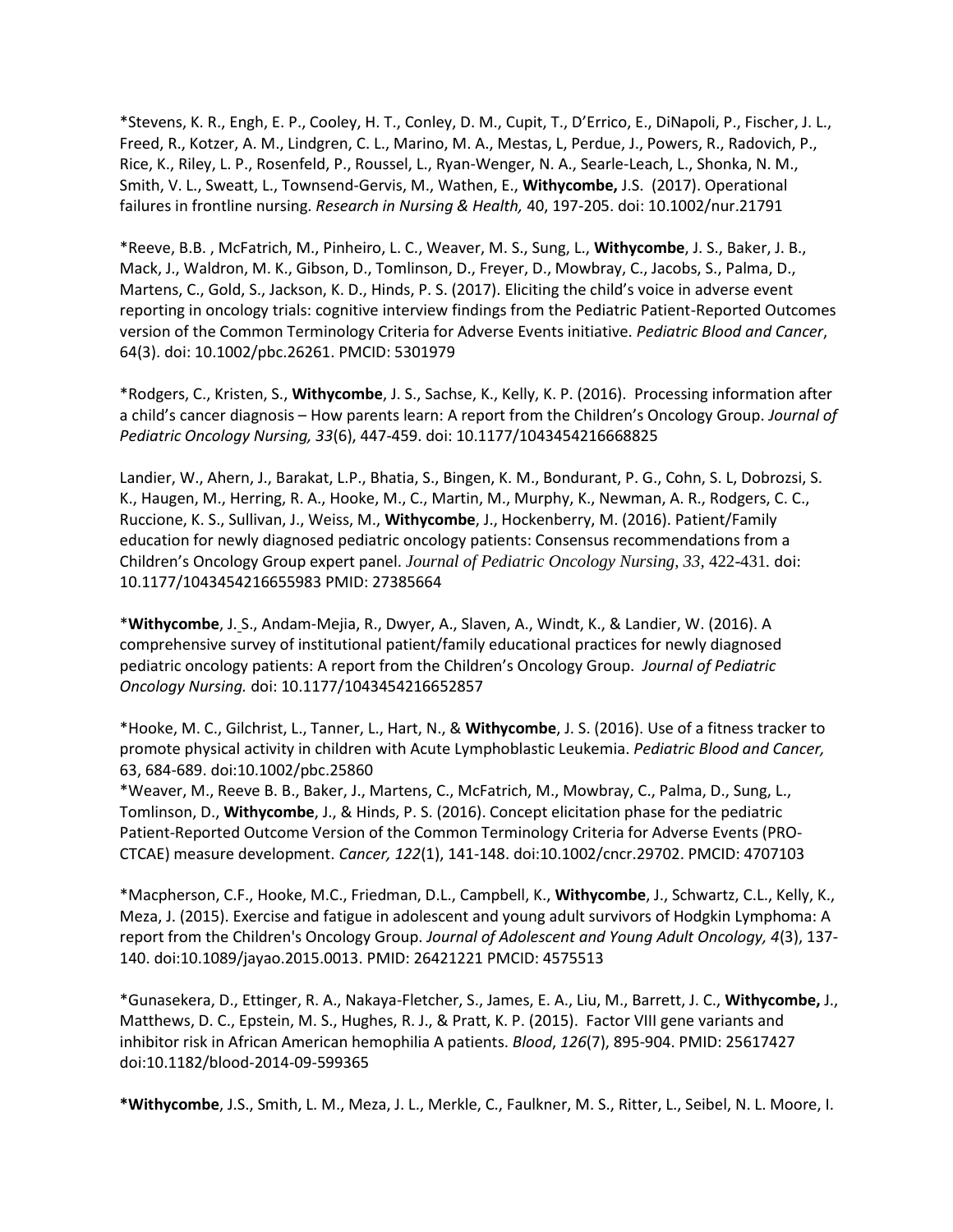(2015). Weight change during childhood acute lymphoblastic leukemia induction therapy predicts obesity: A report from the Children's Oncology Group. *Pediatric Blood & Cancer*, 62(3), 434-439. doi: 10.1002/pbc.25316. PMCID: 4304977

\*Rusch, R., Schulta, C., Hughes, L., **Withycombe<sup>S</sup>** , J. S. (2014). Evidence-based practices to prevent/ manage post-lumbar puncture headaches in pediatric patients receiving intrathecal chemotherapy. *Journal of Pediatric Oncology Nursing, 31*(4), 230-238. doi:10.1177/1043454214532026

Rodgers, C., **Withycombe,** J. S., Hockenberry, M.J. (2014). Evidence-based practice projects in pediatric oncology nursing. *Journal of Pediatric Oncology Nursing, 31*(4), 182-184*.*  doi:10.1177/1043454214532023

\*Pandey, G. S., Yanover, Ch., Miller-Jenkins, L., Garfield, S., Cole, S. A., Curran, J. E., Moses, E. K., Rydz, N., Simhadri, V., Kimchi-Sarfaty, C., Lillicrap, D., Viel, K.r., Przytycka, T., Pierce, G., Howard, T., Sauna, Z., Lusher, JU., Chitlur, M., Ameri, A., Natarajan, K., Iyer, R., Thompson, A., Watts, Ra., Kempton, C., Kessler, C., Barrett, J., Martin, E., Key, N., Kruse-Jarres, R., Lessinger, C., Pratt, K. P., Josephson, N., McRedmon, K., **Withycombe**, J., Walsh, C., Matthews, D., Mahlangu, J., Krause, A., Schwyzer, R., Thejpal, R., Rapiti, N., Goga, Y., Coetzee, M., Stones, D., Mann, K., Butenas, S., Almasy, L., Blangero, J., Carless, M., Raja, R., Reed, E. (2013). Endogenous factor VIII synthesis from the intron 22 –inverted F8 locus may modulate the immunogenicity of replacement therapy for hemophilia A. *Nature Medicine*, *19*(10), 1318-1324. doi:10.1038/nm.3270

\*Reeve, B. B., **Withycombe,** J.S., Baker, J.N., Hooke, M.C., Lyons, J.C., Mowbray, C., Wang, J., Freyer, D.R., Joffe, S., Sung, L., Tomlinson, D., Gold, S.H., & Hinds, P.S. (2013). The first step to integrating the child's voice in adverse event reporting in oncology trials: a content validation study among pediatric oncology clinicians. *Pediatric Blood & Cancer*, *60*(7), 1231-1236. doi:10.1002/pbc.24463

\*Hinds, P., Nuss, S., Ruccione, K., **Withycombe**, J., Jacobs, S., DeLuca, H., Faulkner, C., Liu, Y., Cheng, Y., Gross, H., Want, J., and DeWalt, D. (2013). PROMIS Pediatric Measures in Pediatric Oncology: Valid and Clinically Feasible Indicators of Patient-Reported Outcomes. *Pediatric Blood & Cancer, 60*(3), 402-408. doi:10.1002/pbc.24233

\***Withycombe**, J. S., Post-White, J. E., Meza, J. L., Hawks, R. G., Smith, L. M., Sacks, N., & Seibel, N. L. (2009). Weight Patterns in Children With Higher Risk ALL: A Report From the Children's Oncology Group (COG) for CCG 1961. *Pediatric Blood & Cancer, 53*(7), 1249-1254. doi:10.1002/pbc.22237. PMCID: 3044478

\*Goedert, J. J., & Second Multicenter Hemophilia, C. (2005). Prevalence of conditions associated with human immunodeficiency and hepatitis virus infections among persons with haemophilia, 2001-2003. *Haemophilia, 11*(5), 516-528. doi:10.1111/j.1365-2516.2005.01138.x

#### **Book Chapter** *(as APA citations, in reverse chronological order)*

Rogers, C., **Withycombe**, J.S. Hockenberry, M. (2016). Physical impact of disease and treatment. In A. N. Abrams, A. C. Muriel, & L. Wiener (Eds.), *Pediatric Psychosocial Oncology: A Textbook of Multidisciplinary Care, 4<sup>th</sup>* (pp. 25-50). New York, NY: Springer Publishing Company.

**Withycombe**, J. & Perry, S. (2011). Wilms Tumor. In C. Baggott, D. Fochtman, G. Foley, & K. Kelly (Eds.), Nursing Care of Children and Adolescents with Cancer & Blood Disorders (4<sup>th</sup> ed., pp. 1071-1083).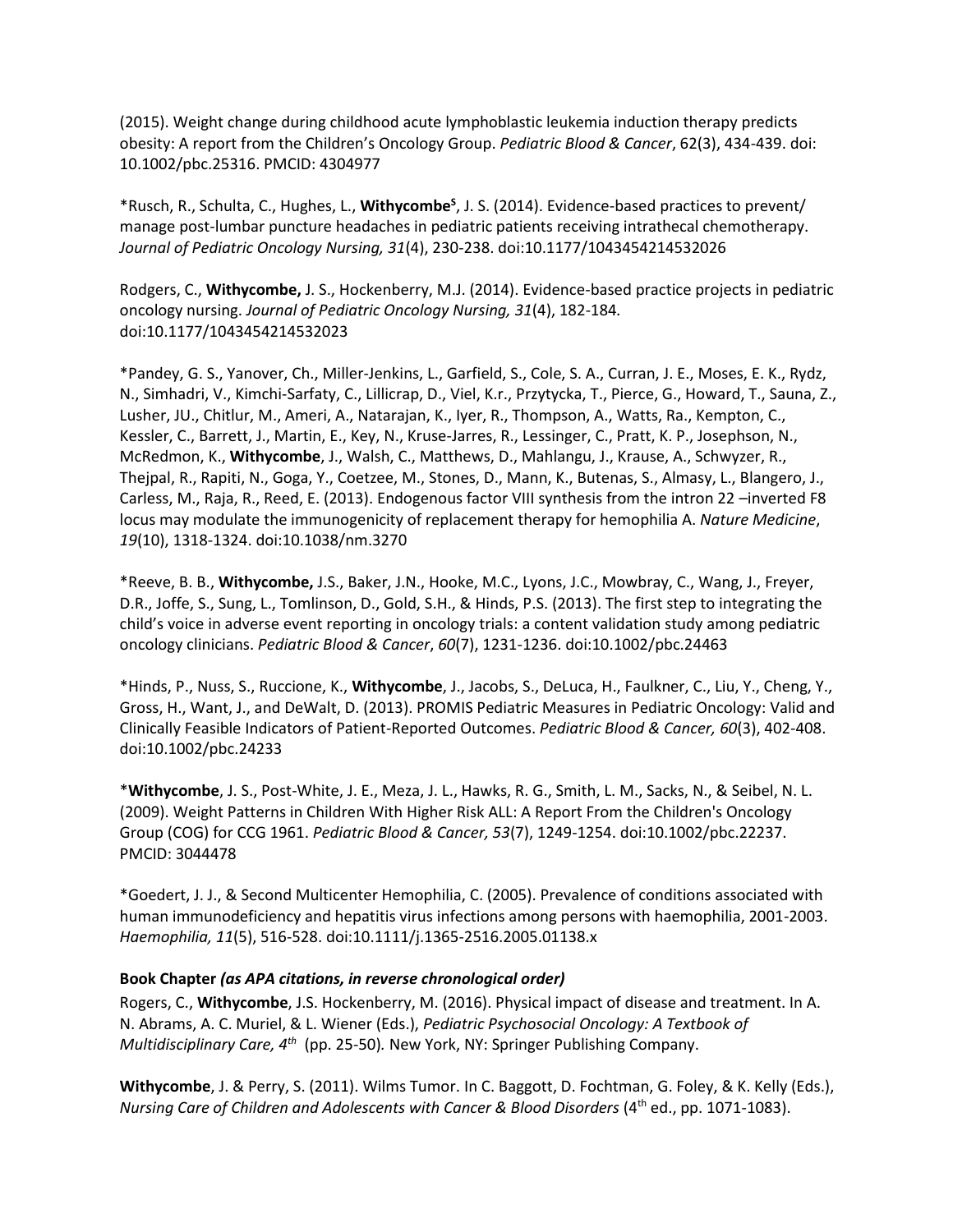Glenview, IL: Association of Pediatric Hematology / Oncology Nursing.

**Published Research Abstracts and Proceedings** *(as APA citations, in reverse chronological order)* **Withycombe**, J., Andam-Mejia, R., Dwyer, A., Windt, K., Slaven, A., & Landier, W. (2015). Patient/Family educational practices in pediatric oncology: A report from the Children's Oncology Group (COG). *Oncology Nursing Forum, 42*(2), E199-E199.

Reeve, B. B., McFatrich, M., Baker, J. N., Freyer, D. R., Gagne, J., Gattuso, J. S., Gibson, D., Kohler, K., Levine, A., Lollar, S., Lukshis, J., Mack, J., Martens, C., Mowbray, C., Palma, D., Pinheiro, LO., Sung, L, Taddei, S., Tomlinson, D., Waldron, M., Weaver, M, Wind, J., **Withycombe**, J., Hinds, P. S. (2015). Integrating the child's voice in adverse event reporting in oncology trials: cognitive interview findings from the multisite pediatric PRO-CTCAE initiative. *Quality of Life Research, 24*, 161-162.

Fernandez, C. V., Mullen, E. A., Ehrlich, P. F., Kalapurakal, J. A., Khanna, G., Chi, Y. Y., Perlman, E., Paulino, A., Hamilton, T. E., Gow, K. W., Ferrer, F. A., Tochner, Z., An, Q., Hoffer, F. A., **Withycombe**, J., Shamberger, R. C., Geller, J. I., Anderson, J. R., Grundy, P. E., Dome, J. S. (2015). Outcome and prognostic factors in stage III favorable histology Wilms tumor (FHWT): A report from the Children's Oncology Group (COG) study AREN0532. *Journal of Clinical Oncology, 33*(15).

Gunasekera, D., Ettinger, R. A., Fletcher, S. N., James, E. A., Liu, M. C., Barrett, J. C., **Withycomb**e, J., Matthew, D. C., Epstein, M. S., Huges, R. J., Pratt, K. P. (2014). Factor VIII Gene Variants and Inhibitor Risk in African American Hemophilia a Patients. *Blood, 124*(21); 235.

Hooke, M. C., Gilchrist, L., **Withycombe**, J., Tanner, L., & Hart, N. (2014). Physical activity and fatigue in children with cancer. *Pediatric Blood & Cancer, 61*, S154-S154.

Reeve, B. B., **Withycombe**, J., Tomlinson, D., Sung, L., Mowbray, C., Martens, C., Mack., J. W., Lyons, J., Kohler, R., Keller, S., Jacobs, S., Gold, S. S., Freyer, D. R., Baker, J. N., Hinds, P. S. (2014). Integrating the child's voice in adverse event reporting in oncology trials: Initial steps in the pediatric PRO-CTCAE initiative. *Value in Health, 17*(3), A197-A197.

Rodgers, C., **Withycombe**, J., Landier, W., & Hockenberry, M. (2014). An evidence-based practice program within the Children's Oncology Group nursing discipline. *Pediatric Blood & Cancer, 61*, S153- S154.

**Withycombe**, J., Hooke, M. C., Wright, M., Gilchrist, L., Sachse, K., Danielson, J., & Kelly, K. (2014). Physical activity survey in adolescents with cancer. *Pediatric Blood & Cancer, 61*, S221-S221.

Reeve, B. B., Baker, J., Freyer, D., Hinds, P. S., Jacobs, S., Keller, S., Kohler, R. K., Lyons, J. C., Mack, J., Marten, C., Mowbray, C., Sung, L., Tomlinson, D., **Withycombe**, J. (2013). Review of self-report symptom measures in pediatric oncology research. *Quality of Life Research, 22*.

Hinds, P. S., Baker, J. N., Freyer, D., Hooke, C., Joffe, S., Mowbray, C., Wang, J., **Withycombe**, J., Reeve, B. (2012). Creating a child self-report measure of adverse events related to cancer treatment. *Pediatric Blood & Cancer, 59*(6), 1119-1120.

Reeve, B. B., Lyons, J. C., Mowbray, C., Baker, J., Freyer, D., Gold, S., Hooke, M. C., Joffee, S., **Withycombe**, J., Hinds, P. (2012). Identification of subjective adverse event terms to inform the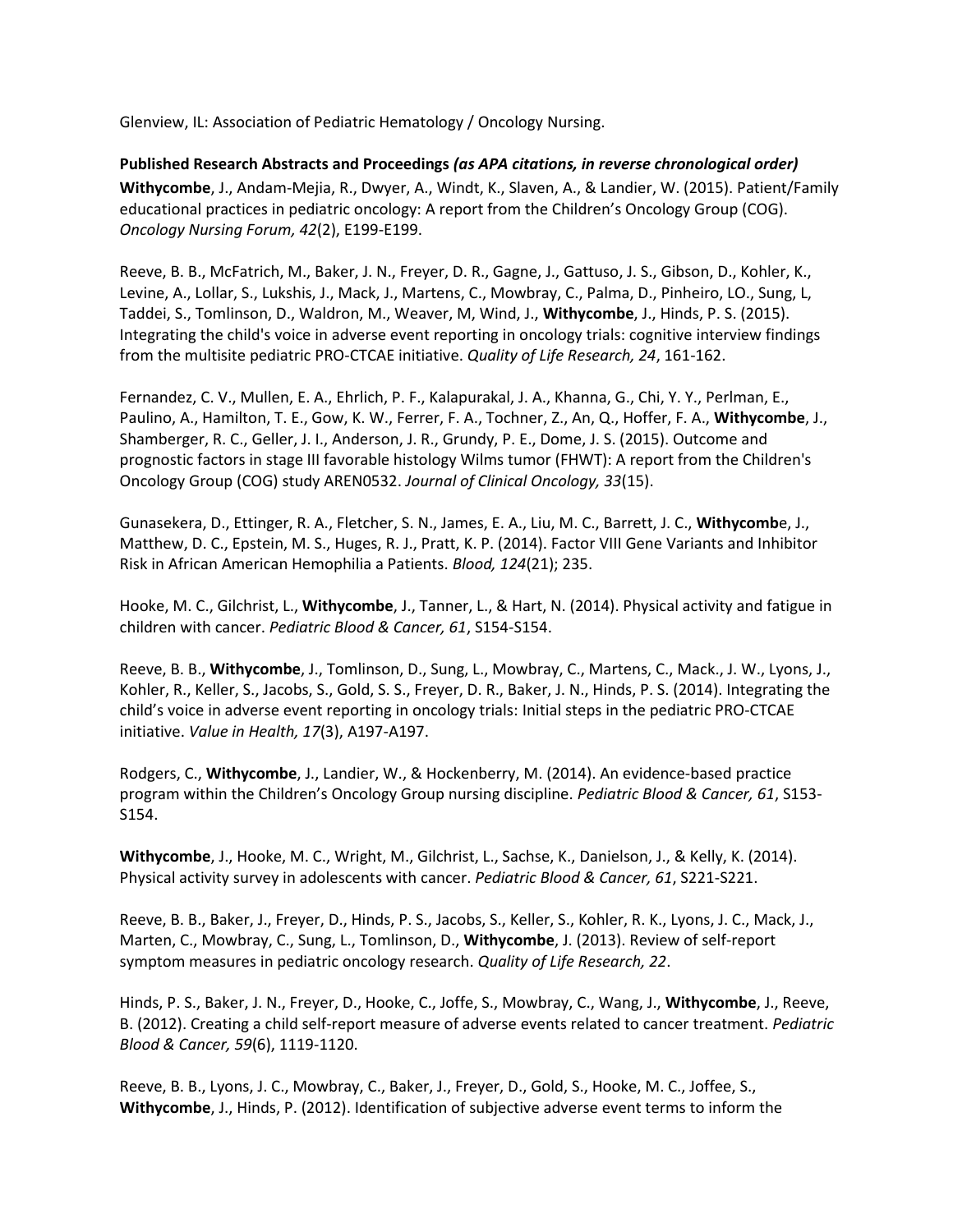development of a child self-report measure for use in oncology trials. *Quality of Life Research, 21*, 28- 28.

Gunasekera, D., Ettinger, R. A., Hughes, R. J., Epstein, M. S., Barrett, J. C., Thompson, A. A., **Withycombe**, J., Pratt, K. P. (2011). Potential Immunogenicity of Amino Acid Sequences Encoded by Ns-SNPs in Factor VIII. *Blood, 118*(21), 1430-1431.

#### **Scholarship: Presentations**

**Invited Presentations** *(as APA citations, in reverse chronological order)* (2018, October). Withycombe, J. Physical Activity at Camp: Kids on the Move. Dallas, Texas.

(2017, November) **Withycombe**, J. New Endpoints: Patient Reported Outcomes. Rollins School of Public Health Pharmaco-epidemiology Short Course. Atlanta, Georgia.

(2016, May) **Withycombe**, J. Research related to patient/family education: The Children's Oncology Group and beyond. Children's Healthcare of Atlanta. Atlanta, Georgia.

(2015, October) **Withycombe**, J. Invited Presentation. Patient/Family Educational Practices in the Children's Oncology Group: A Comprehensive Survey. State of Science Symposium Patient/Family Education in Pediatric Oncology. Dallas, Texas.

### **International Presentations** *(as APA citations, in reverse chronological order)*

(October, 2016) **Withycombe**, J. PRO-CTCAE group. Evaluation of reading level and children's ability to complete the Pediatric Patient-Reported Outcome Common Terminology Criteria for adverse events (Pediatric PRO-CTCAE). International Society of Pediatric Oncology conference. Dublin, Ireland.

(October, 2016) McFatrich, M., Reeve, B. B., Baker, J., Freyer, D., Mack, J., Sung, L., **Withycombe**, J. S., Hinds, P. S. Prompting discussions about emotions with pediatric oncology patients during cognitive interviews. International Society for Quality of Life Research (ISOQOL) conference. Copenhagen, Denmark.

(2016, October) Tomlinson, D., Sung, L., McFatrich, M., Hinds, P., Freyer, D. Baker, J., Martens, C., **Withycombe**, J., Weaver, M., Waldron, M., Mowbray, C., Jacobs, S., Maurer, S., Gibson, D., Palma, D., Wilcox, R., Gagne, J., Gattuso, J., Reeve, B. Can seven year old children with cancer understand and report their symptoms? Presentation at the International Society of Pediatric Oncology conference. Dublin, Ireland.

(2015, June) Dwyer, A., **Withycombe**, J., Andam-Mejia, R., Windt, K., Slaven, A., Landier, W. An Australian Nurse's Journey in a COG International Nursing Research Project. Poster presented at Australian & New Zealand Children's Haematology/Oncology Group Conference. Australia.

(2014, June 3-4) Reeve, B.B., **Withycombe,** J. S., Tomlinson, D., Sung, L., Mowbray, C., Martens, C., Mack, J., Lyons, J. C., Kohler, K., Keller, S., Jacobs, S., Freyer, D., Baker, J., Hinds, P. Integrating the child's voice in adverse event reporting in oncology trials: Initial steps in the pediatric PRO-CTCAE initiative. Poster presented at the 19<sup>th</sup> annual Meeting for the International Society for Pharmacoeconomics & Outcome Research (ISPOR), Montreal, Canada.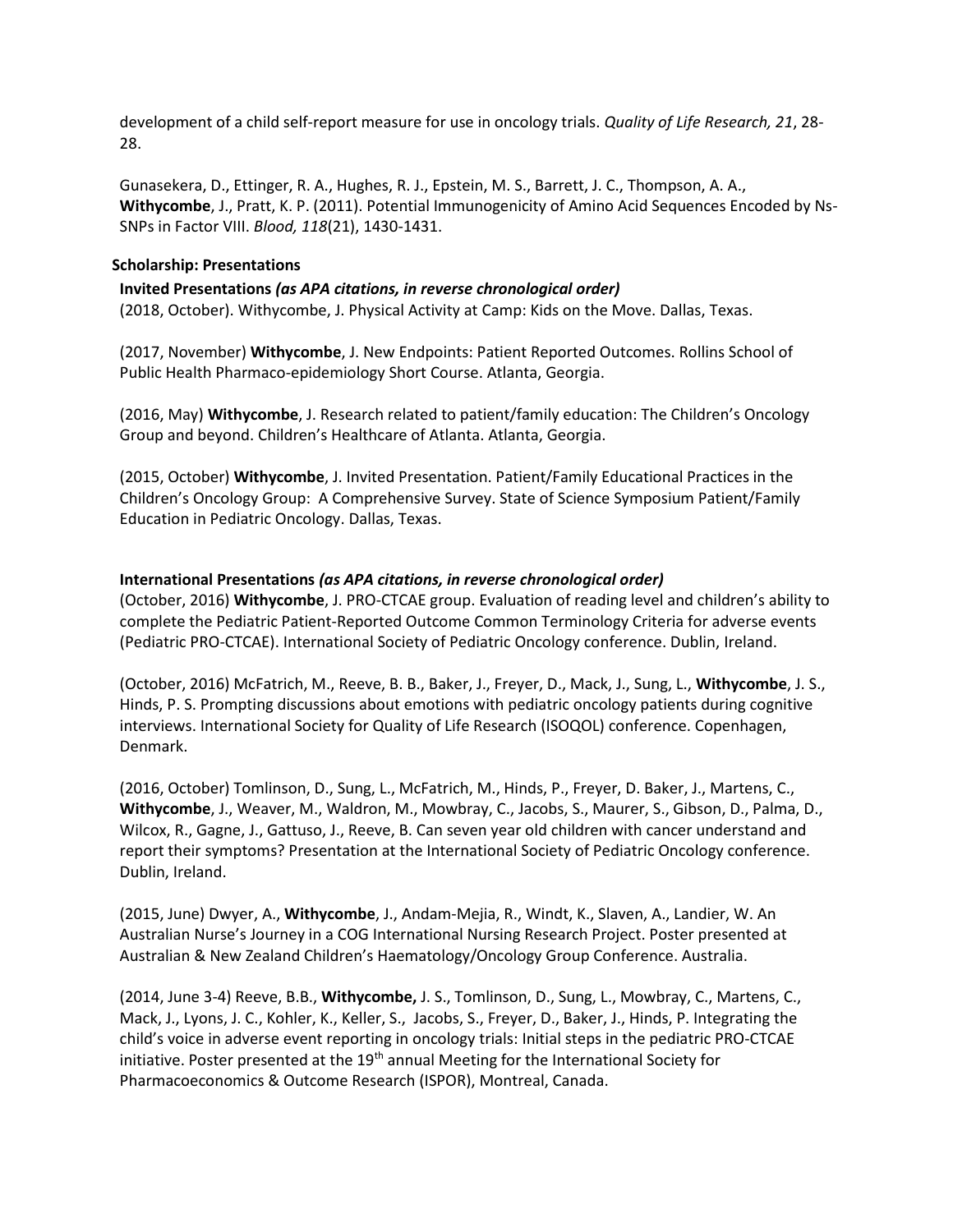(2012, October) Hinds, P.S, Reeve, B.B., **Withycombe**, J. S., Baker, J. N., Hooke, M. C., Lyons, J. C., Mowbray, C., Wang, J., Freyer, D.R., Joffe, S., Sung, L., Tomlinson, D., Gold, S. H. The first step to integrating the child's voice in adverse event reporting in oncology trials: a content validation study among pediatric oncology clinicians. Poster presented at the International Society of Pediatric Oncology conference. London, England.

### **National Presentations** *(as APA citations, in reverse chronological order)*

(October, 2017) Kelly, K., **Withycombe**, J. Stegenga, K., & Rodgers, C. Why all the questions? Parent descriptions of the role of question-asking in the learning: A report from the Children's Oncology Group. *49th Congress of the International Society of Paediatric Oncology*, Washington DC.

(May, 2017) **Withycombe,** J. S., Baek, M. J., Jordan, D. H., Hale, S., Thomas, N. Evaluating Physical Activity and Fatigue in Pediatric Oncology Patients and Survivors Attending Summer Camp. Oncology Nursing Society Congress. Denver, Colorado.

(February, 2017) Baek, M. J., Jordan, D. H., Hale, S., **Withycombe<sup>+</sup>** , J. S. Feasibility study for evaluating physical activity and fatigue in pediatric oncology patients and survivors during camp. Southern Nursing Research Society conference. Dallas, Texas.

(2016, November) Reeve, B. B., McFatrich, M., Pinheiro, L., Jackson, K., Baker, J., Freyer, D., Gagne, J., Gattuso, J., Gibson, D., Kohler, K., Levine, A., Lollar, S., Lukshis, J., Mack, J., Martens, C., Mowbray, C., Palma, D., Pritchard, M., Sung, L., Taddei, S., Tomlinson, D., Waldron, M., Weaver, M., Wind, J., **Withycombe**, J., Jacobs, S., Hinds, P. Integrating the child's voice in adverse event reporting in oncology trials: Cognitive interview findings from the Pediatric PRO-CTCAE initiative. International Conference on Questionnaire Design, Development, Evaluation and Testing (QDET2). Miami, Florida.

(2015, October) **Withycombe**, J. Evaluation of the literacy demand for self-reported adverse events during childhood cancer therapy. Children's Oncology Group Young Investigator meeting. Dallas, Texas.

(2015, May) Slaven, A., **Withycombe**, J., Dwyer, A., Andam-Mejia, R., Windt, K., Landier, W. Reported barriers and facilitators to patient/family education in Pediatric Oncology: A report from the Children's Oncology group (COG). Poster presented at North Shore LIJ Health Systems Nursing Research Conference. New Hyde Park, New York.

(2014, February) **Withycombe**, J. Evaluation of the literacy demand and racial/ethnic influences for self-reported symptomatic adverse events during childhood cancer therapy. Webinar presentation to the Children's Oncology Group Nursing Scholars.

(2012, June) **Withycombe**, J. Early weight gain and obesity in childhood Acute Lymphoblastic Leukemia. Webinar presentation to Children's Oncology Group Nursing Scholars.

(2010, October) Hinds, P. S., Ruccione, K., Nuss, S., **Withycombe**, J. The Promise of PROMIS. Podium presentation at the Association of Pediatric Hematology/Oncology Nurses annual conference. Minneapolis, MN.

(2008, June) **Withycombe**, J. Weight patterns in pediatric Acute Lymphoblastic Leukemia patients during treatment for higher risk leukemia (CCG study 1961). Podium presentation, National Cancer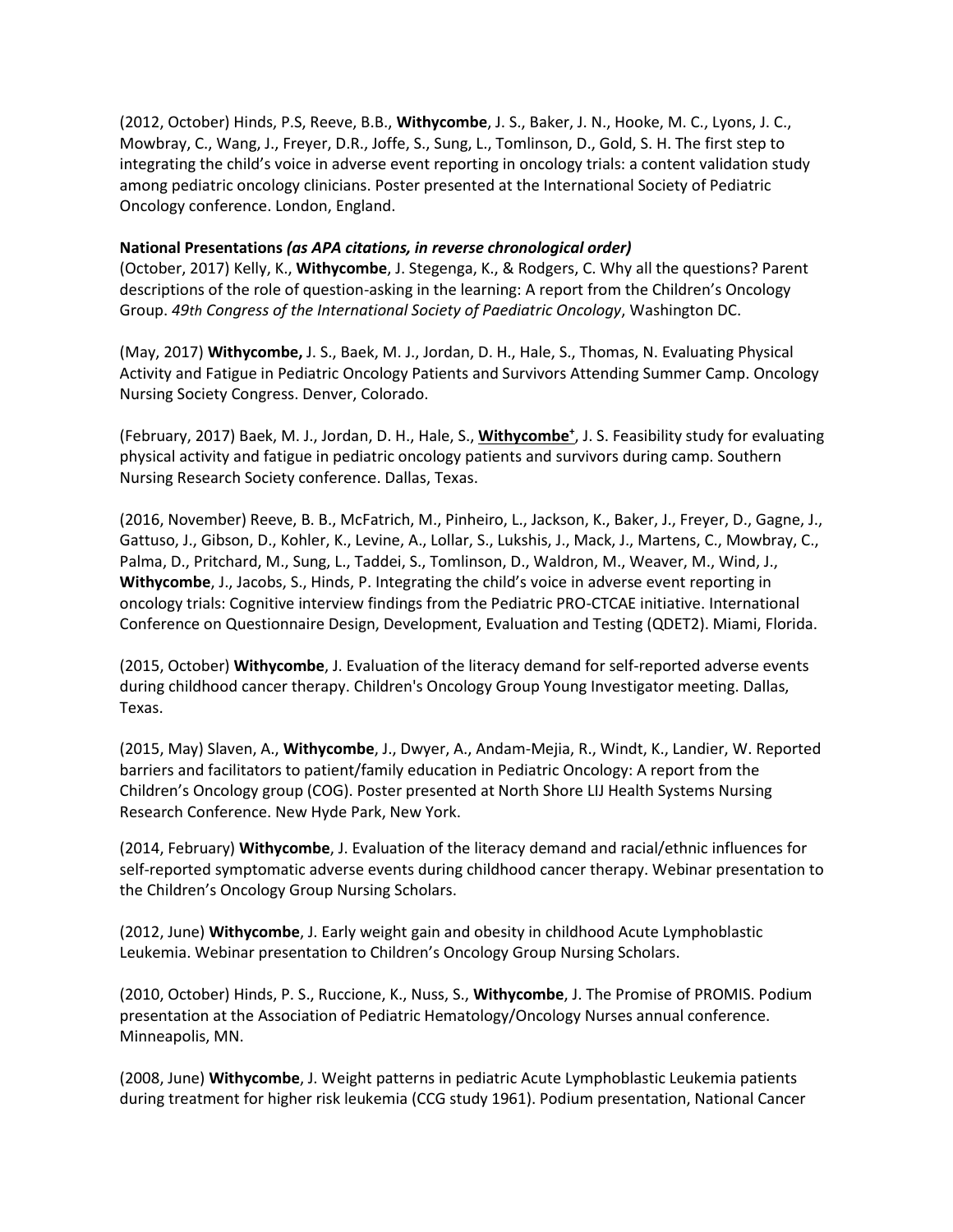Institute's Annual Cancer Survivorship Conference. Atlanta, Georgia.

#### **Local, State, and Regional Presentations** *(as APA citations, in reverse chronological order)*

(2014, November) **Withycombe**, J. Overview of the Children's Oncology Group nursing discipline. Presentation to the Palmetto Health Chapter of the Association of Pediatric Hematology Oncology Nurses. Columbia, South Carolina.

(2014, July) **Withycombe**, J. Using evidence in research and clinical practice. Presentation at the Clinical Research Forum sponsored by Palmetto Health. Columbia, South Carolina.

(2014, April) **Withycombe**, J. S., Rodgers, C., Landier, W., Hockenberry, M.J. Mentoring evidencebased practice with within the Children's Oncology Group (COG). Poster presented at the 12<sup>th</sup> Annual South Carolina Nursing Excellence Conference. Columbia, South Carolina.

(2013, July) **Withycombe**, J. The genetics of pediatric oncology. Presentation to the Palmetto Health Chapter of the Association of Pediatric Hematology Oncology Nurses. Columbia, South Carolina.

| <b>Teaching Activities</b><br><b>Courses Taught</b>   |               |                                                     |                              |
|-------------------------------------------------------|---------------|-----------------------------------------------------|------------------------------|
| <b>Fall 2017</b>                                      |               | NRSG 422 Palliative                                 | Co-Instructor                |
|                                                       |               | Care/Meaningful Conversations                       |                              |
| Summer 2017                                           |               | NRSG 412 Nursing Care of the                        | Co-Instructor                |
|                                                       |               | <b>Oncology Patient</b>                             |                              |
| Spring 2017/Spring 2018                               |               | NRSG 371 Professional                               | Faculty of Record            |
|                                                       |               | Development II: Evidence Based                      |                              |
|                                                       |               | <b>Nursing Practice</b>                             |                              |
| Fall 2016 - Present (each                             |               | NRSG 404 Research Residency                         | Faculty of Record            |
| semester)                                             |               |                                                     |                              |
| Spring 2016                                           |               | NRSG 505 Research and                               | Co-Instructor                |
|                                                       |               | <b>Evidenced Based Practice</b>                     |                              |
| Spring 2016                                           |               | NRSG 371 Professional                               | <b>Clinical Group Leader</b> |
|                                                       |               | Development II: Evidence Based                      |                              |
|                                                       |               | <b>Nursing Practice</b>                             |                              |
|                                                       |               |                                                     |                              |
| <b>Professional and University Service Activities</b> |               |                                                     |                              |
| <b>Membership in Professional Organizations</b>       |               |                                                     |                              |
| $2016$ – Present                                      |               | Southern Nursing Research Society                   | Member/ Awards               |
|                                                       |               |                                                     | committee                    |
| $2016$ – Present                                      |               | <b>American Nurses Association</b>                  | member                       |
| 2014 - Present                                        |               | International Society of Paediatric Oncology (SOIP) | member                       |
| 2008 - Present                                        | <b>Nurses</b> | Association of Pediatric Hematology Oncology        | member                       |
| $2002 -$ Present                                      |               | Children's Oncology Group (COG)                     | Member/ Evidence Based       |

Practice Project Leader

#### **Manuscript Reviewer**

2017 – Present Invited Reviewer, *Supportive Care in Cancer*